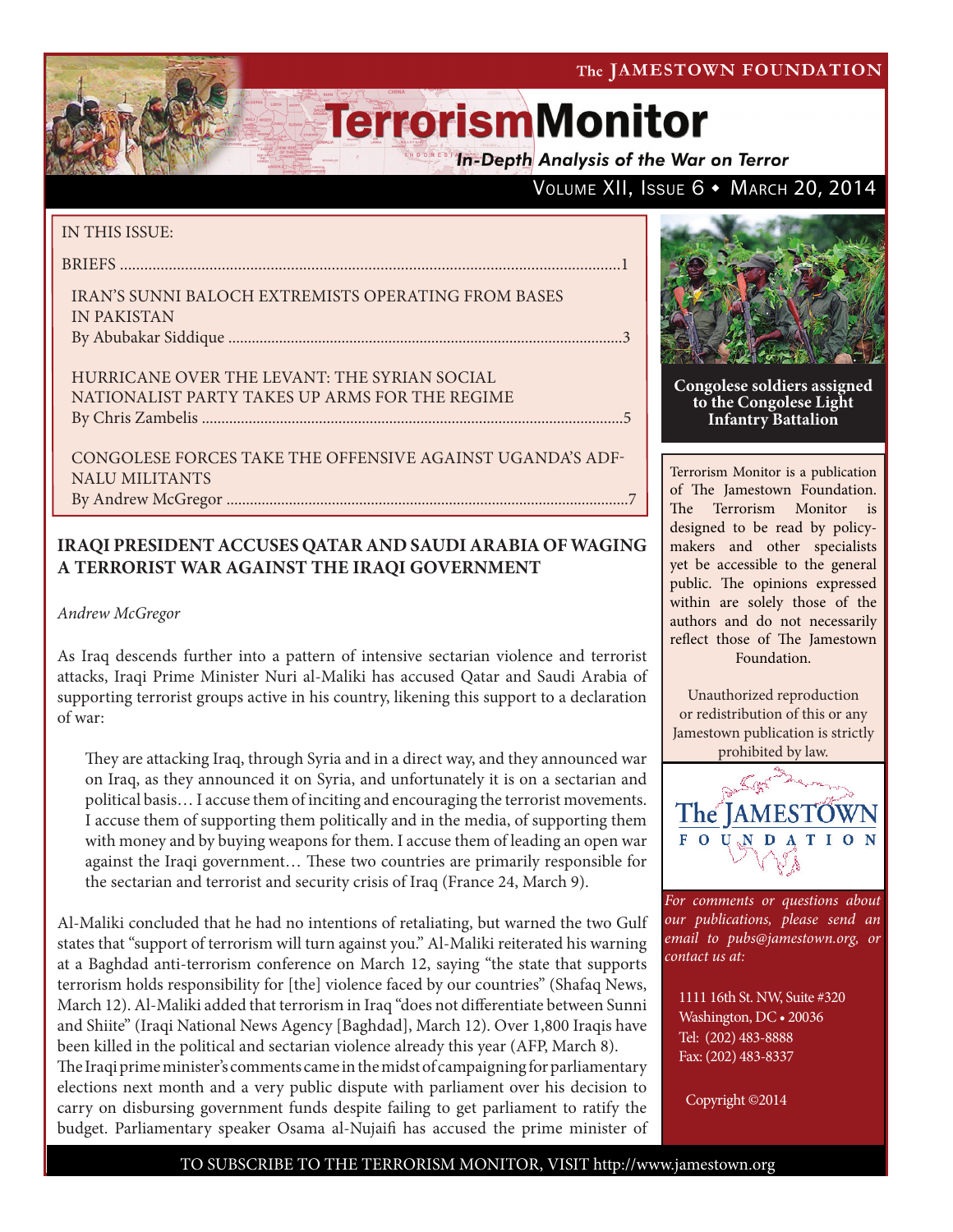# TerrorismMonitor Volume XII • Issue 6 • March 14, 2014

violating the constitution and described the decision to disburse funds without ratification as "embezzlement" (Iraq Pulse, March 19). Al-Maliki has little support amongst Iraq's Sunni minority and is also engaged in a dispute with the Kurds of northern Iraq (Gulf News [Dubai], March 14). A range of Iraqi Sunni and Shi'a political and religious groups denounced the prime minister's remarks as an effort to deflect attention from his failures in Anbar Province, the heart of the Sunni rebellion (*al-Sharq al-Awsat*, March 11).

Riyadh described al-Maliki's accusations as an attempt to cover up the Iraqi prime minister's internal shortcomings: "Instead of making haphazard accusations, the Iraqi prime minister should take measures to end the chaos and violence that swamp Iraq" (Gulf News [Dubai], March 14; *Saudi Gazette* [Jeddah], March 11).

Saudi allies Bahrain and the United Arab Emirates (UAE) both reacted angrily to al-Maliki's accusations against Riyadh, with the UAE summoning the Iraqi ambassador to receive its protest in person (Emirates News Agency [Abu Dhabi], March 12; Arab News [Jeddah], March 13). The Iraqi prime minister's statement was also condemned by Gulf Co-Operation Council secretary-general Abdullatif al-Zayani, who said the allegations were "aggressive and baseless" (Kuwait News Agency [Kuwait], March 11). Beyond their political usefulness for al-Maliki, who appears to be focusing on Iraq's Shi'a voters for support, the prime minister's remarks are a reflection of the strains being placed on relations between Arab nations by growing Shi'a-Sunni tensions in the Middle East.

### **GULF CO-OPERATION COUNCIL THREATENS TO SPLIT OVER QATAR'S SUPPORT FOR THE MUSLIM BROTHERHOOD**

### *Andrew McGregor*

Changing political alignments in the Gulf region now appear to threaten the continued existence of the Gulf Co-Operation Council (GCC), an important six-nation organization designed to further the political interests of the Gulf's conservative monarchies with an eye to eventual unification. Though tensions have been growing within the GCC for some time, the dramatic rupture in diplomatic relations between Qatar and three other members of the GCC (Saudi Arabia, the United Arab Emirates [UAE] and Bahrain) over the former's backing of the Muslim Brotherhood has the potential of dealing a fatal blow to the Council. GCC members include Saudi Arabia, the UAE, Qatar, Bahrain, Kuwait and Oman.

Rather than a simple alliance, the GCC is better thought of as a complex network of relationships in which common goals such as security and prosperity are intended to override competing interests.

On March 7, Saudi Arabia declared the Muslim Brotherhood, Syria's al-Nusra Front, the Houthists of north Yemen, the Islamic State of Iraq and Syria (ISIS) and a little-known group the edict called "Hezbollah within the Kingdom" to be terrorist organizations. A Brotherhood front organization in Egypt expressed "surprise" at Riyadh's choice to "continue support for the coup" and to "criminalize opposition to the unjust coup" (Ahram Online [Cairo], March 10). Riyadh also gave 15 days for all Saudi citizens engaged in fighting abroad to return home without penalty. Under a decree issued by King Abdullah on February 3, Saudi citizens fighting in conflicts outside the kingdom will face imprisonment for a term of three to 20 years, with members of extremist or terrorist groups facing even harsher penalties (Ahram Online [Cairo], March 7).

Saudi Arabia, the UAE and Bahrain withdrew their ambassadors from Doha in early March in an unusual show of dissatisfaction with the policies of a fellow GCC member. Qatar's foreign minister, Khalid al-Attiya, responded to the moves by asserting that: "The independence of Qatar's foreign policy is simply non-negotiable" (al-Jazeera, March 18). Qatar was a strong financial supporter of the shortlived Mursi regime in Egypt but now has nothing to show for its investment other than growing diplomatic isolation. The Saudis and the UAE, on the other hand, have backed the military government of Field Marshal Abd al-Fatah al-Sisi with massive financial support to keep the regime afloat in a difficult period and can expect their political influence to grow if al-Sisi becomes the next president of Egypt, as expected.

Saudi Arabia is reported to have warned Qatar that it would be "punished" unless it met three demands; the closure of al-Jazeera (accused by Egypt of backing the Muslim Brotherhood), the severance of all ties to the Muslim Brotherhood and the expulsion of two U.S. institutes from Qatar, the Brookings Doha Centre and the Rand Qatar Policy Institute (Qatar News, March 15; AFP, March 15). The promised alternative is a Saudi air and land blockade of Qatar, which not only relies heavily on imports of food and other goods, but is also an important regional transportation hub. The Saudi and Qatari militaries last clashed along their mutual border in 1992. The UAE has been somewhat less bellicose than the Saudis, given that the Emirates depend on Qatari natural gas for power generation (*Financial Times*, March 14). Otherwise, Saudi Arabia, the UAE and Bahrain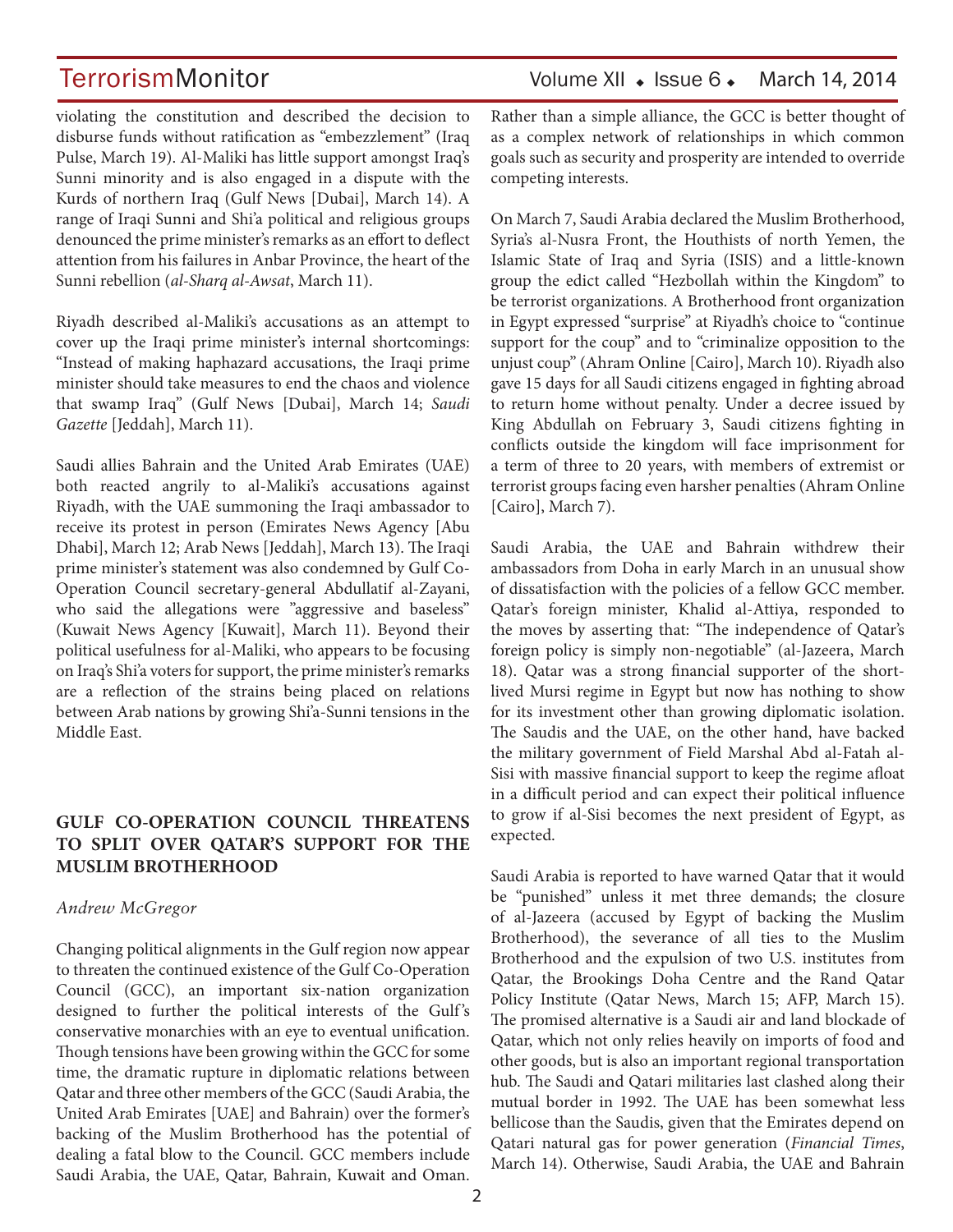will find it difficult to apply economic pressure on Qatar, which has broad overseas investments, Asian markets hungry for its natural gas production and does only five percent of its trade with the three GCC partners opposing its policies (Bloomberg, March 13).

Qatar continues to host the Brotherhood's unofficial leader, Shaykh Yusuf al-Qaradawi, an influential preacher with considerable media skills. Qatar's ambassador to the UAE was summoned to the foreign ministry in Abu Dhabi in February to explain a sermon broadcast from Qatar by al-Qaradawi in which the shaykh condemned the UAE as a nation that opposes Islamic rule. The remarks came a day after UAE authorities imprisoned 30 Emiratis and Egyptians accused of forming a Brotherhood cell in Abu Dhabi (al-Jazeera, February 2). Qatar has offered refuge to fugitive members of the Brotherhood, while the UAE has imprisoned scores of members of the Brotherhood and its UAE affiliate, the Islah Party (al-Jazeera, March 18).

In recent years, Qatar has grown closer to Iran and Turkey, the latter's ruling Justice and Development Party also being a strong supporter of the Muslim Brotherhood. Qatar's ties to Shi'a Iran in the midst of an ongoing regional Sunni-Shi'a power struggle are particularly alarming to the Saudis (whose oil-rich Eastern Province has a Shi'a majority) and the Sunni rulers of Bahrain, who are trying to repress simmering discontent in Bahrain's Shi'a majority. Kuwait appears to be dismayed by the whole dispute and has offered to act as a mediator. The last member of the GCC, Oman, has an Ibadite majority and has traditionally close ties to Iran as part of a resolutely independent foreign policy. Oman is a strong opponent of Saudi-led efforts to create an economic, customs and defense union within the GCC. Egyptian officials announced Cairo had decided not to close its embassy in Doha because of the large number of Egyptian nationals working in Qatar but would not send a new ambassador (Al-Monitor, March 12).

Qatar's active role in the Syrian and Libyan rebellions has been a leading element of an increasingly aggressive foreign policy that has at times alarmed its conservative neighbors. Despite this, there is a tremendous incentive to cooperation within the GCC as its members will all suffer economically if political disputes lead to blockades, closed borders or confrontations in an already compact and volatile region.

# **Iran's Sunni Baloch Extremists Operating from Bases in Pakistan**

*Abubakar Siddique*

An Iranian Sunni extremist group operating out of hideouts in southwestern Pakistan, Jaysh al-Adl (JA - Army of Justice), has started to threaten Iran's security and darken relations between Tehran and Islamabad.

Days after JA abducted five border guards from a remote border post in southeastern Iran on February 6, Iranian Interior Minister Abdolreza Rahmani Fazli warned Iran could send forces into Pakistan's Balochistan Province to free the captives: "If Pakistan doesn't take the needed steps to fight against the terrorist groups, we will send our forces onto Pakistani soil… We will not wait" (*Dawn* [Karachi], February 18).

Pakistan reacted cautiously. The Foreign Ministry said Islamabad "regrets the suggestions of negligence" put forward by Iran. The statement reminded Tehran of Pakistan's "active support against terrorist groups in the past," but emphasized that "the Iranian forces have no authority to cross our borders in violation of the international law. We must respect each other's borders." [1]

The two sides agreed to meet to discuss ways to curb crossborder terrorism. After a three-day meeting in Quetta, the capital of Balochistan, Islamabad agreed to help Tehran with recovering the kidnapped guards. "Pakistan will act if we get any information regarding the presence of kidnapped Iranian soldiers on our soil," pledged Babar Yaqoob Fateh Muhammad, a senior Balochistan official (*Dawn* [Karachi], February 21). Two weeks later, another Balochistan official said Iranian claims about the presence of JA militants in remote parts of the province had been proven wrong. Asad Gilani, one of the most senior civilian security officials in Balochistan, said Iranian tips about militant hideouts inside Balochistan had not borne fruit. [2]

JA is strengthened by multiple conflicts brewing in the Baloch homeland, a vast desert on the Iranian Plateau that spans Afghanistan, Pakistan and Iran along the Arabian Sea. Thousands of civilians and soldiers have died and hundreds of thousands have been displaced by Baloch separatist violence and military crackdowns in Pakistan since 2003. JA's shadowy nature makes it difficult for Iran and Pakistan to cooperate to contain or shut down the group. It appears to be the largest and most active Sunni organization targeting government forces in Iran's impoverished southeastern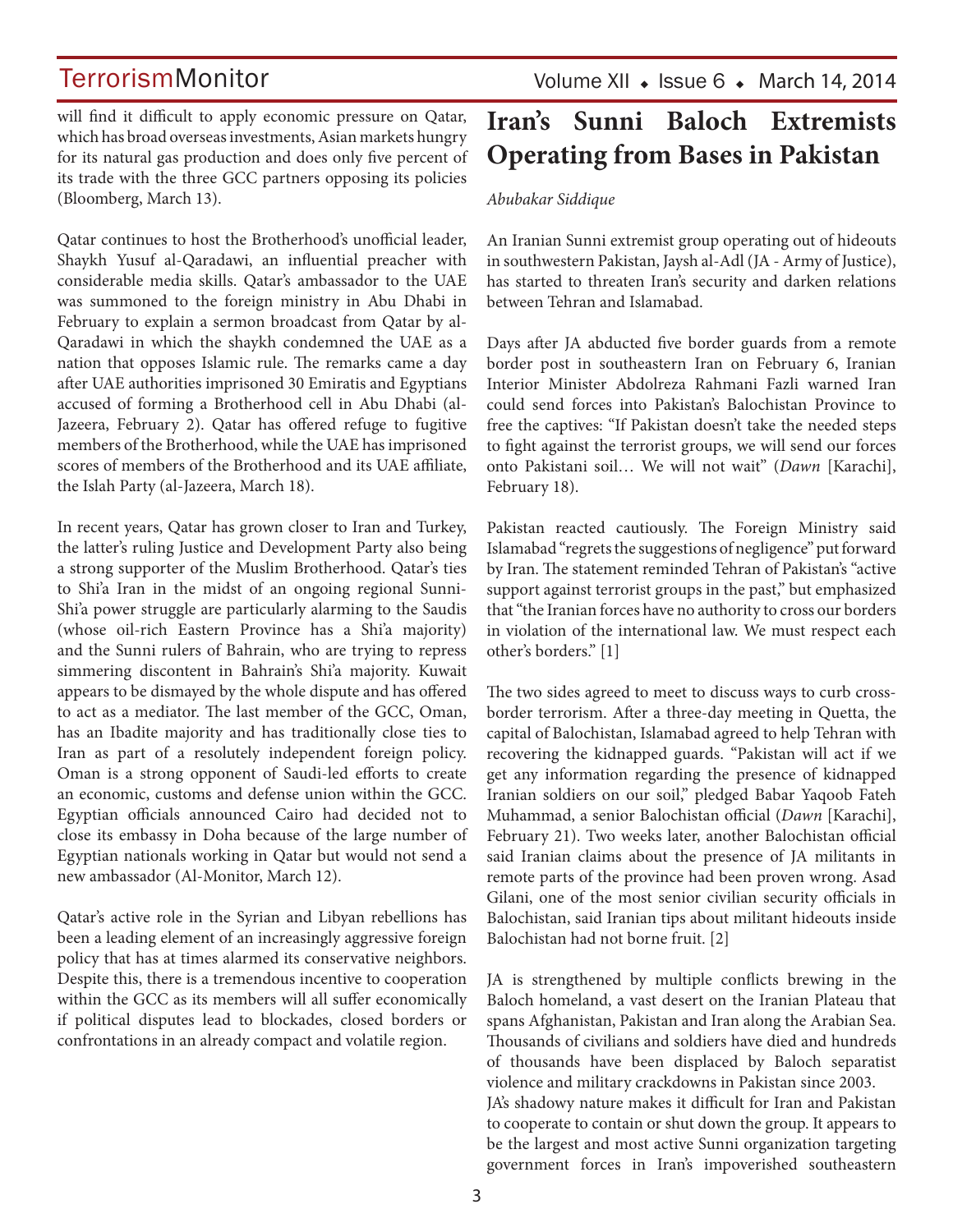# TerrorismMonitor Volume XII • Issue 6 • March 14, 2014

province of Sistan-Balochistan. The nearly two million residents of the region are mostly Sunni Muslims and ethnic Baloch. The Baloch have long-standing grievances against Shi'ite-led Iran. Tehran's dismissive treatment of the Baloch since the Islamic revolution in 1979 has only aggravated grievances and provoked Sunni radicalism.

JA appears to have absorbed a large part of Jundullah (God's Soldiers), a Sunni extremist group that has conducted raids and suicide bombings inside southeastern Iran for the past decade. Both groups have maintained strong ties to Pakistan's anti-Shi'ite Sunni extremists since the 1990s and their leaders have sheltered inside Pakistan.

The first known Iranian Baloch militant faction was the Sipah-e-Rasoolallah (Army of the Prophet of Allah). Its leader was a little-known Iranian Baloch figure, Maula Bux Darakhshan, who launched cross-border attacks in Iran's Sistan-Balochistan from hideouts in Pakistan. He was believed to be hiding in Kech, a Balochistan district. Darakhshan was eventually killed by Iranian forces, prompting Sipah-e-Rasoolallah to merge with Jundallah in 2006 (*The News* [Islamabad], December 11, 2013).

In subsequent years, attacks attributed to Jundallah in Sistan-Balochistan killed hundreds of civilians and soldiers. The group also kidnapped Iranian border guards. It was suspected of involvement in an ambush on Iranian President Mahmud Ahmadinejad's motorcade in 2005 that killed one of the president's bodyguards. Large car bomb attacks killed scores of Iranian officials and soldiers in 2006 and 2007. After a suicide bombing in October 2009 that killed 42 people, including senior commanders of the elite Revolutionary Guards, Tehran accused Islamabad of backing Jundallah and protecting its leader, Abdul Malik Rigi (RFE/RL, October 20, 2009).

Tehran captured Rigi in February 2010. He was hanged that June, but Jundallah was not defeated. It claimed responsibility for the July 2010 bombings that killed more than 20 Shi'ite worshipers in a mosque in Zahedan, the capital of Sistan-Balochistan. Similar attacks targeted scores of Shi'ites in Chabahar in December 2010 and October 2012. Tehran blamed Jundallah for the attacks (Press TV [Tehran], October 21, 2012). A faction of Jundallah continues to operate out of Pakistan under the leadership of Haji Muhammad Zahir, but little reliable information has emerged about his strength and the activities of his forces.

In 2012, many Jundallah members merged into Jaysh al-Adl. Two little-known figures, Salahuddin Farooqui and Mullah Omar, were named leaders of the new organization (Omar is not related to the Afghan Taliban leader). In its first major attack, the JA killed 14 Iranian border guards in October 2013. Tehran retaliated by executing 16 Baloch men it branded as "bandits." Iranian forces also carried out missile strikes targeting the suspected JA leadership inside Pakistan. The strikes in the remote Turbat district of Balochistan were acknowledged and condemned by the region's most senior civilian politician, Chief Minister Abdul Malik Baloch (*The News* [Islamabad], December 11, 2013).

JA is likely to continue to complicate relations between Islamabad and Tehran. Pakistan has not won Iranian favor by its move to back Saudi Arabia's pro-rebel position in the Syrian war. Islamabad has refuted reports that it agreed to provide Syrian rebels with weapons paid for by Saudi Arabia but has not denied other reports that it will provide manpower to train Syrian rebels in Jordan (*The Express Tribune* [Islamabad], February 24; February 26).

*Abubakar Siddique is a journalist with RFE/RL and the author of The Pashtun Question: The Unresolved Key to the Future of Pakistan and Afghanistan (London: Hurst and Company, 2014).*

**Notes** 

1. Pakistan Ministry of Foreign Affairs, "Reaction to the reported statement made by Iranian Interior Minister Abdolreza Rahmani Fazli," February 18, 2014, http://www. mofa.gov.pk/pr-details.php?prID=1737.

2. Khudai Noor Nasir, "Pakistani Official Says Iran's Information about Rebels Wrong," March 7, 2014, http:// gandhara.rferl.org/content/pakistan-irans-informationabout-rebels-wrong/25289350.html.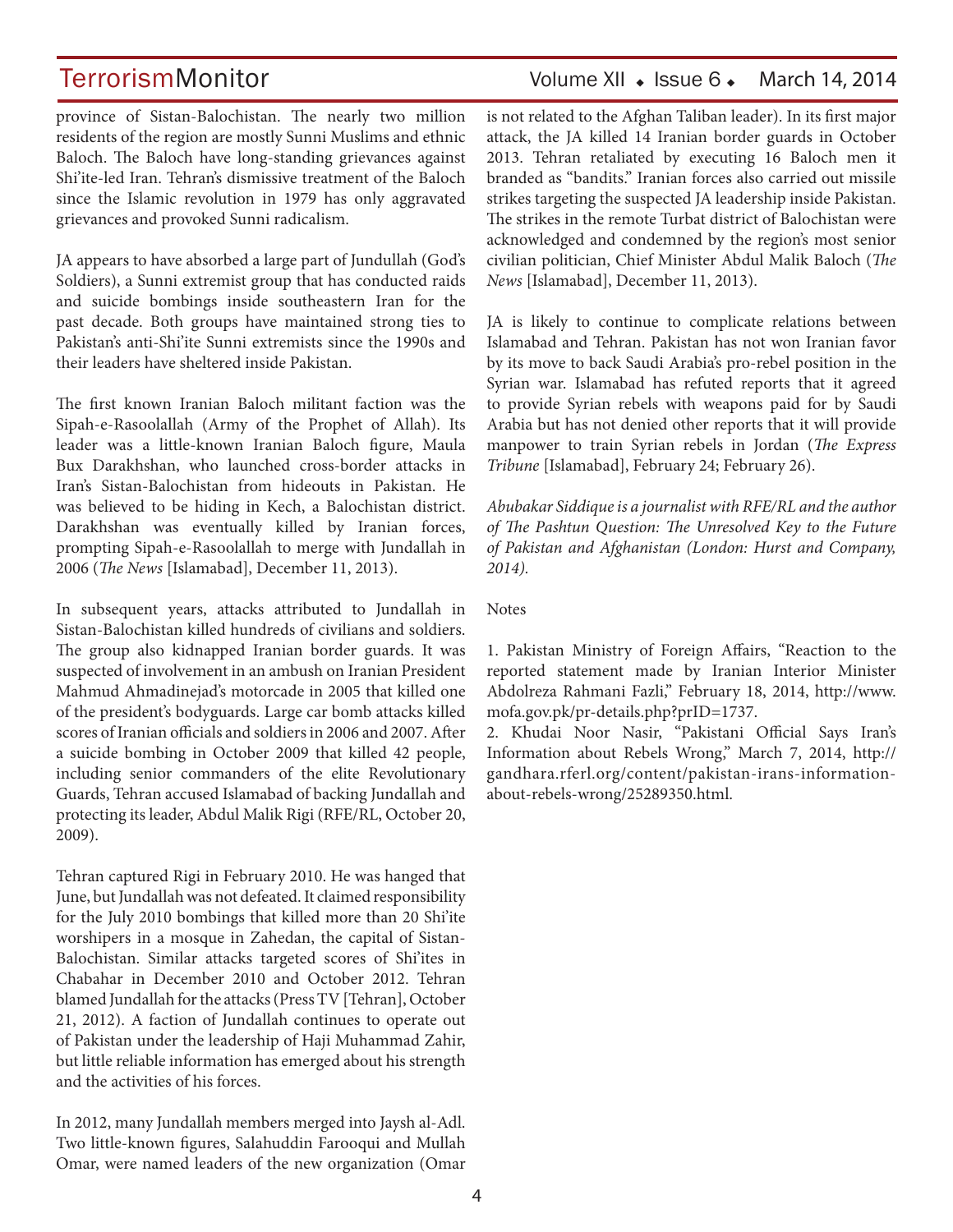# Volume XII  $\bullet$  Issue 6  $\bullet$  March 14, 2014

# **Assad's Hurricane: A Profile of the Paramilitary Wing of the Syrian Social Nationalist Party**

### *Chris Zambelis*

The presence of numerous auxiliary forces fighting alongside the regular Syrian military and security services against the armed opposition to Ba'athist rule is without question. Acting as ancillaries for the Ba'athist regime's defense are a similar number of paramilitaries, including the Popular Committees, their successor, the National Defense Force (NDF), the irregular *shabiha* (ghosts) militias, Lebanon's Hezbollah movement and fighters of the Syrian Social Nationalist Party (SSNP), the latter being distinguished by the party's *zawba'a* (hurricane) logo on their uniforms and flags.

The activities of the SSNP's paramilitary and militant wings are most associated with high profile operations executed in Lebanon by its Lebanon-based contingent. SSNP armed cadres in Syria are reported to have mobilized under Popular Committee and NDF auspices as well as independently. There are indications, however, that the SSNP has intensified its activities on the Syrian battlefield and under its own banner (*al-Akhbar* [Beirut], February 3; Rozana Radio [Paris], January 28). The SSNP has taken to social media to publicize its armed campaign through its network of official websites and online messaging platforms. [1] The SSNP has also begun to deliver public eulogies for its fallen fighters. The death of Muhammad Ali Awad, a Lebanese hailing from the town of Aalmat in Lebanon's north central Jbeil District in Mount Lebanon Governorate, in fighting in Homs Province in western Syria in late December 2013, represented the first among a growing list of fallen SSNP fighters being lionized as martyrs and heroes (SSNP.info, December 27, 2013). The SSNP's notable profile in Lebanon makes its role in Syria's civil war even more salient for gauging developments in Lebanon.

Founded in 1932 by Antoun Saadeh, a Greek Orthodox Christian from just outside of Beirut, the SSNP's ideology promulgates a vision of a "Greater Syria" that encompasses an amalgam of the histories, cultures and civilizations of the ancient Fertile Crescent and Mesopotamia. In today's geographic terms, this includes all of modern Syria, Lebanon, Jordan, Israel and Palestine, Iraq, Kuwait and Cyprus, as well as swaths of southern Turkey, Egypt's Sinai Peninsula and western Iran. Thoroughly secular in principle, the SSNP's concept of "Greater Syria" transcends religion and ethnicity for an idealized pan-Syrian nation that is very much suggestive of European-style nationalism. The SSNP also invokes a narrative of resistance and anti-imperialism. Its detractors often accuse it of harboring a far-right and even fascist agenda. The SSNP's ideology has put it at odds with the pan-Arabism promoted by Ba'athism and Islamism. Nevertheless, the SSNP has frequently set aside its principles in pursuit of broader objectives. While its secular philosophy made it attractive to religious minorities, especially Christians, the SSNP has always boasted a diverse base that has included adherents of all faiths. In the context of the conflict in Syria, however, the SSNP, along with the regular Syrian Army and NDF, is seen as a mechanism for organizing Christians to take up arms against a radical Islamist-dominated opposition (Al-Monitor [Washington], March 10).

Even with its relatively modest membership and resources, the armed wing of the SSNP based in Lebanon has earned a reputation for executing bold and daring missions. While suicide bombings in the Middle East have generally been associated with Islamist militancy, it was the SSNP (and other secular factions) that pioneered their widespread tactical use against Israeli and Israeli-allied forces in southern Lebanon during Israel's occupation. The SSNP was implicated in the 1982 assassination of Lebanese presidentelect Bashir Gamayel only days before he was to assume his post. Notably, the SSNP fought alongside Hezbollah and other factions to expel Israeli forces from Lebanon. Today, fallen SSNP fighters are extolled alongside Hezbollah's fallen cadres throughout south Lebanon and other parts of the country. The SSNP mobilized alongside Hezbollah following Israel's 2006 invasion of Lebanon. The extent of the SSNP's coordination with Hezbollah was illustrated in May 2008, when Hezbollah and allied paramilitary factions associated with the March 8 coalition, including the SSNP's armed wing, defeated militias attached to the rival March 14 political bloc headed by former Lebanese prime minister Saad al-Hariri's Future Movement in street fighting in Beirut (*al-Akhbar*, October 12, 2012). The SSNP's role in the hostilities elicited retaliation by supporters of the Future Movement against the SSNP's headquarters in Halba in the northern Akkar region. Future Movement loyalists killed and mutilated the bodies of 11 SSNP members in what has come to be referred to as the "Halba Massacre" (*Daily Star* [Beirut], May 10, 2012; al-Jazeera [Doha], May 10, 2008).

The SSNP's growing involvement in the conflict in Syria has aggravated tensions in Lebanon. Hardline Salafists that are sympathetic toward the Syrian opposition in Lebanon's flashpoint northern city of Tripoli clashed with SSNP loyalists and other factions in May 2012 and again in June 2013 (al-Arabiya [Dubai], June 16, 2013; al-Jazeera, May 14, 2012).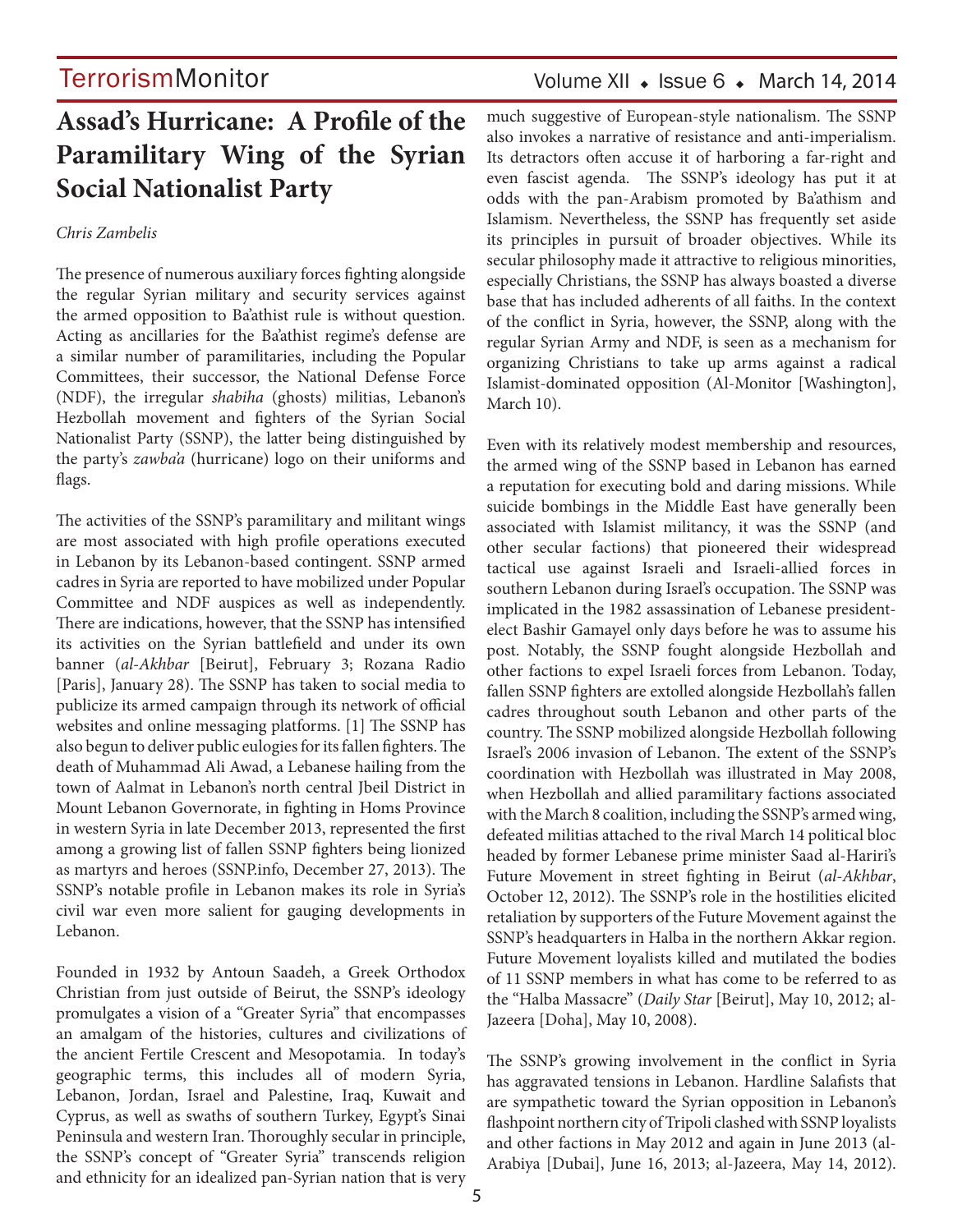# TerrorismMonitor Volume XII • Issue 6 • March 14, 2014

Most of the SSNP's fighters are reported to be operating in the Syrian governorates of Homs and Damascus and include Lebanese and Syrians. More importantly, the SSNP appears to be joining the combat in some of the most contentious fronts, including at Zara, Talkalakh, Qusair and Wadi al-Nasara in Homs Governorate and the Damascus suburbs of Jaramana and Ghouta. The SSNP is also reported to be operating in the governorates of Tartous, Sweida and Dera'a (*al-Akhbar*, February 3; February 5).

The SSNP's political orientation towards the Ba'athist regime in Syria is convoluted. The SSNP has been riven by internal cleavages over its relationship with Damascus. One faction of the SSNP joined the Ba'athist-led National Progressive Front coalition in 2005 while the other led by Ali Haidar remained on the outside as a self-proclaimed opposition movement (Dam Press [Damascus], March 12, 2012). [2] Despite this, SSNP head Ali Haider was appointed in 2011 as Syria's minister for national reconciliation affairs. Together with the National Committee for the Unity of Syrian Communists, Ali Haidar and the SSNP established the Popular Front for Change and Liberation to contest Syria's May 2012 parliamentary elections (al-Jazeera, May 25, 2012). It later joined the Coalition for Peaceful Change Forces, which, together with the National Coordinating Committee for Democratic Change, represents what is commonly referred to as the "loyal" or "patriotic" opposition that seeks a political resolution to the conflict while rejecting foreign intervention in Syria (Al-Monitor, January 14; *al-Safir* [Beirut], September 26, 2012; Syrian Arab News Agency, May 12, 2012). Opponents of Ba'athist rule consider the creation of these entities as a regime strategy to divide the opposition and demonstrate that it is committed to political reform. Nevertheless, the divergent currents within the wider SSNP milieu likely have a negligible impact on the SSNP rank-andfile when it comes to taking up arms in Syria. Much like its ally Hezbollah, the SSNP has come to view the conflict in existential terms. And while the SSNP's performance on the frontlines in Syria warrants consideration, its potential to raise the barometer of tensions in Lebanon may prove to be more important to shaping events in the Levant in the weeks and months ahead.

*Chris Zambelis is a Senior Analyst specializing in Middle East affairs for Helios Global, Inc., a risk management group based in the Washington, D.C. area.*

### **Notes**

1. The Syrian Social Nationalist Party and its affiliate associations operate a number of official websites and related social media platforms. These venues are replete with photographs of alleged SSNP fighters and activists operating in Syria and accounts from the battlefield. An official website representing the SSNP is available at: http:// www.ssnp.net/; an official information section managed by the SSNP is available at: http://www.ssnp.info/; the official SSNP discussion forum is available at: http://www.ssnp. com/; an official SSNP Facebook page is available at: https:// www.facebook.com/SSNPFanPage; the SSNP also operate a number Twitter accounts, including: https://twitter.com/ SSNPSY; https://twitter.com/ssnpmediateam; https://twitter. com/SSNPYouth; https://twitter.com/BeirutStudents; and https://twitter.com/SSNPDesigns. In addition, the SSNP also publishes *al-Binaa* newspaper, available at: http://al-binaa. com/.

2. The official website of Ali Haidar's SSNP faction is available at: http://www.alqawmi.info/.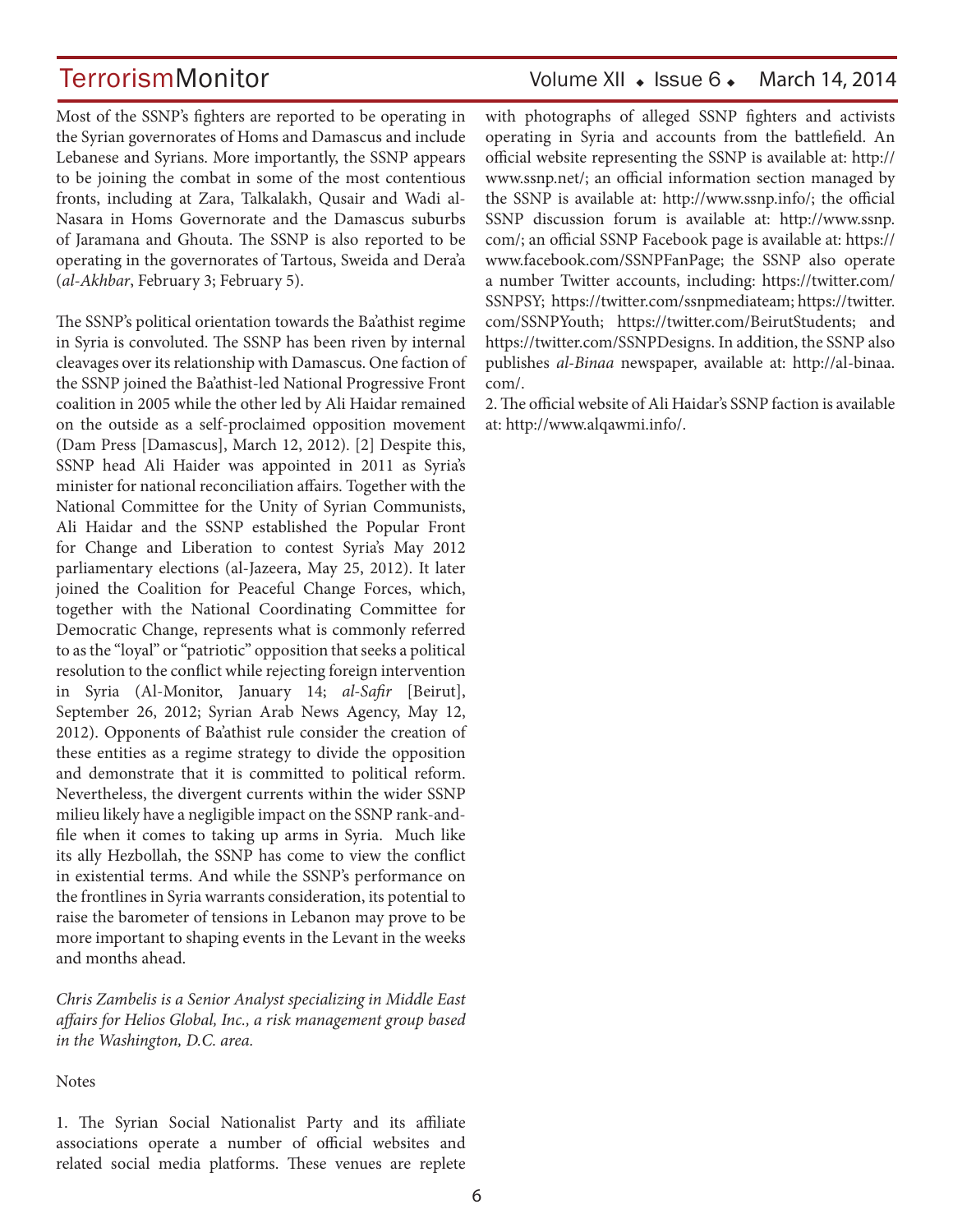# **Congolese Forces Take the Offensive Against Uganda's ADF-NALU Militants**

### *Andrew McGregor*

Fresh from a victory over the rebel troops of the Mouvement du 23 Mars (M23) in the unsettled but resource-rich Nord-Kivu province of the Democratic Republic of the Congo (DRC), the Congolese army has launched an offensive against the self-described "Islamists" of the Allied Democratic Forces-National Army for the Liberation of Uganda (ADF-NALU) who have operated in that region since 2004. [1] After several years of dormancy, ADF-NALU renewed operations in July 2013 with a wave of raids, kidnappings, massacres of civilians and attacks on security forces and UN peacekeepers. The once poorlyarmed ADF-NALU militants appear to be newly supplied with machine-guns, mortars and rockets to replace their previous reliance on machetes and knives. According to the UN, M23's defeat was followed by large-scale surrenders by thousands of members of various militant groups in the Nord-Kivu region, but few of these came from ADF-NALU (IRIN, January 27).

### **Operation Sokola**

The operation against ADF-NALU was intended to begin in December 2013 but was delayed after the intended leader of the campaign, Colonel Mamadou Moustafa Ndala, was killed by a rocket in an ambush originally attributed to ADF-NALU fighters in early January (Uganda Radio Network, February 1). Ndala was the Muslim commander of the Forces Armées de la République Démocratique du Congo (FARDC) in the eastern DRC and the successful leader of Congolese Special Forces operations against M23. The loss of the capable and popular colonel represents a serious blow to the Congolese army, a situation made worse by the claims of a bodyguard who survived the attack that the attackers were uniformed members of FARDC. Two individuals have been arrested in connection with the incident, including Colonel Tito Bizuru, who is described as a Tutsi, the same ethnic-group that formed the base of the rebel M23 movement (AFP, January 3; Africa Review [Nairobi], January 7; *Jeune Afrique*, January 22). [2]

FARDC launched its operation against ADF-NALU in the Beni region of Nord-Kivu on January 16. As operations began, Uganda's military confirmed that it would not play a direct role in the campaign, preferring to only share intelligence with FARDC while maintaining a sufficient

## Volume XII  $\bullet$  Issue 6  $\bullet$  March 14, 2014

presence on the border to prevent fleeing elements of the ADF from entering Uganda (Reuters, January 13; IRIN, January 27). On February 14, the Congo government announced the destruction of the ADF's headquarters in the ongoing offensive and the death of 230 ADF militants opposed to the loss of 22 members of FARDC (AP, February 14). The elimination of the ADF HQ brought about a personal call of congratulations to DRC president Joseph Kabila from long-time rival Yoweri Museveni, the president of Uganda (*Observer* [Kampala], February 10).

A new UN Intervention Brigade (IBDE), formed mainly by 3,000 troops drawn from Tanzania, Malawi and South Africa under the broader command of the Mission de l'Organisation des Nations Unies pour la stabilisation en RD du Congo (MONUSCO), has been deployed to the Nord-Kivu region with an offensive mandate enabling them to participate in operations designed to end the presence of a number of local and cross-border militant groups in the region. Acting in support of FARDC troops, the combination has so far been effective in ending the oncepotent M23 threat and has begun to turn its attention to the Forces démocratiques de libération du Rwanda (FDLR, a Hutu rebel group from Rwanda) as well as the ADF, though Rwanda recently complained MONUSCO was not committed to taking the fight to the FDLR (*New Times* [Kigali], March 14). Other MONUSCO forces are opening operations further south in Katanga province, where a company of Egyptian Special Forces troops has joined some 500 MONUSCO troops in operations against the Mai Mai Kata-Katanga militia. MONUSCO, with a strength of 18,000 troops, has also deployed two Italian-made Falco surveillance drones based in Goma (capital of Nord-Kivu) to track ADF and FDLR movements in the area (VOA, December 4, 2013).

On March 1, two MONUSCO attack helicopters struck an ADF-NALU base northeast of Beni, an isolated town in North Kivu that has become a center for ADF activities (AFP, March 2). The aircraft involved were likely South African Rooivalk combat support helicopters, previously used against M23 and deployed several days after the ADF-NALU operation in support of a successful FARDC attack on a base of the Alliance des patriotes pour un Congo libre et souverain (APCLS), a militant group based on the Hunde ethnic group of Nord-Kivu province. Support from the Rooivalk gunships has been instrumental in the recent and unprecedented success of the FARDC forces in Nord-Kivu. The Rooivalk is a formidable weapon in skilled hands, with stealth capabilities, a nose-mounted, dual-fed 20mm gas-operated cannon capable of firing 740 rounds a minute and 70mm folding-fin aerial rockets. There are reports that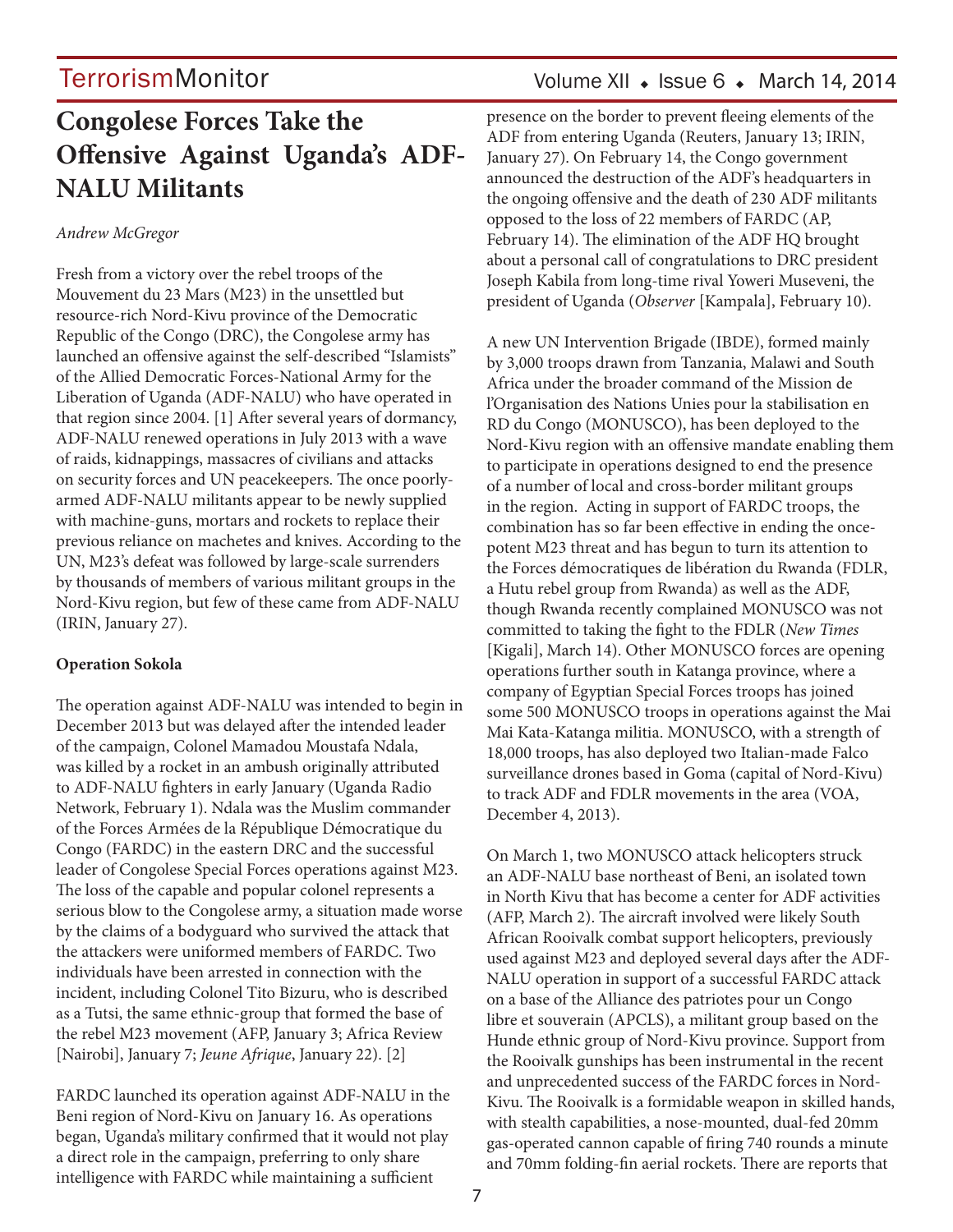ADF-NALU fighters have broken into small groups headed further north to the Ituri Forest in Orientale Province to evade the ongoing FARDC-UN offensive (IRIN, January 27).

### **Rebels in Exile: The ADF**

The ADF has its roots not in the western Uganda region, but in Kampala and central Uganda, where a number of Ugandan Muslim followers of the Indo-Pakistani Tablighi Jama'at (a normally non-violent Salafist religious reform movement) became radicalized in the early 1990s, claiming political persecution after they opposed the government's appointment of a new national *mufti* (chief interpreter of Islamic law). Under pressure from security forces, members of the group took refuge in the wild Rwenzori mountains along the Uganda-DRC border, where they formed the ADF as a means of resisting the Museveni government in Kampala with the assistance of the Sudanese military, which was seeking a proxy to combat Uganda's support of the independence struggle of the Sudanese People's Liberation Army (SPLA). The ADF absorbed remnants of an earlier Rwenzori separatist movement and were joined by a number of Idi Amin loyalists who had sought refuge in southern Sudan and were likely encouraged by Sudanese intelligence to join the ADF.

An alliance was also created between the ADF and the National Army for the Liberation of Uganda (NALU), a group drawn from the Nande ethnic group of the Rwenzori Mountains. This alliance may have followed introductions provided by Sudanese intelligence officers (al-Jazeera, December 24, 2013). NALU was a relatively inactive movement at the time that had once been responsible for regional raids and a suicide bombing on a Kampala bus that killed 30 people. The ADF-NALU alliance was very active in the 1990s, attacking Ugandan security forces, bombing buses in Kampala and carrying out a number of massacres in their home territory.

However, Ugandan operations in the DRC in 1999 weakened the group and by 2004, operations by the Uganda Peoples Defense Force (UPDF) had forced the movement out of its western Uganda bases and across the border into the lightly governed Nord-Kivu province of the DRC. The discovery of oil in Bundibugyo, a small district at the foot of the Rwenzori Mountain range along the border with the DRC, appeared to revive the movement. The ADF attempted to destroy new oil facilities in western Uganda in 2007, but a powerful response from the UPDF eliminated nine of the group's commanders and temporarily ended the ADF threat (*New Vision* [Kampala], June 19, 2007).

ADF leader Jamil Mukulu is a convert to Islam from Catholicism and is believed to have been part of Osama bin Laden's group in the Sudan in the mid-1990s, followed by training in Pakistan and Afghanistan. Military operations are led by Hood Lukwago and commanders Amis Kasadha, Muhammad Kayira and Filipo Bogere Muzamil (*Observer* [Kampala], January 10, 2013). Mukulu is rumored to spend his time in London, the Eastleigh neighborhood of Nairobi (known as "Little Mogadishu") and the coastal region of Tanga in Tanzania (desc-wondo.org, July 20, 2013). Most ADF leaders come from Muslim-dominated regions of central Uganda. Muslims are a minority in Uganda, forming about 15 percent of the total population.

Though the Muslim leadership of the ADF adopts an Islamist stance, it has never released anything in the way of a political program and now relies heavily on non-Muslim recruits from the DRC. The ADF relies on illegal timbercutting and gold mining in Nord-Kivu for revenues, as well as funds raised in the Muslim communities of east Africa. In the Beni region, ADF fighters had settled into the local community, running car and motorcycle taxis and marrying local women (al-Jazeera, December 24, 2013).

Like other groups active in the northeastern Congo that have experienced difficulty in recruitment from their original core (in this case Ugandan Muslims) through physical isolation or failure to establish a popular following, ADF-NALU enlarged its following through abductions, the use of *kadogos* (child-soldiers) and financial enticements for local Congolese youth who may now form up to 50 percent of the movement. Other recruits appear to have been lured from Kampala by promises of employment in western Uganda (*New Vision* [Kampala], April 11, 2013). ADF-NALU can likely field some 1,200 to 1,600 fighters, of whom only 800 could be regarded as effectively trained, but their intimate knowledge of the inaccessible Nord-Kivu border region and deep roots in the local non-Muslim Bakonjo community will complicate efforts to eliminate the movement.

### **The Ugandan Role**

Ugandan military adventures in the DRC have proved lucrative in the past; the Ugandan military presence in the Congo from 1998 to 2002 allowed senior ranks to make small fortunes from illegal mining and timber exports, but ultimately resulted in a 2005 International Court of Justice ruling against Uganda that found that state guilty of grave human rights abuses and the plundering of the northeastern Congo's wealth. While Kinshasa is looking